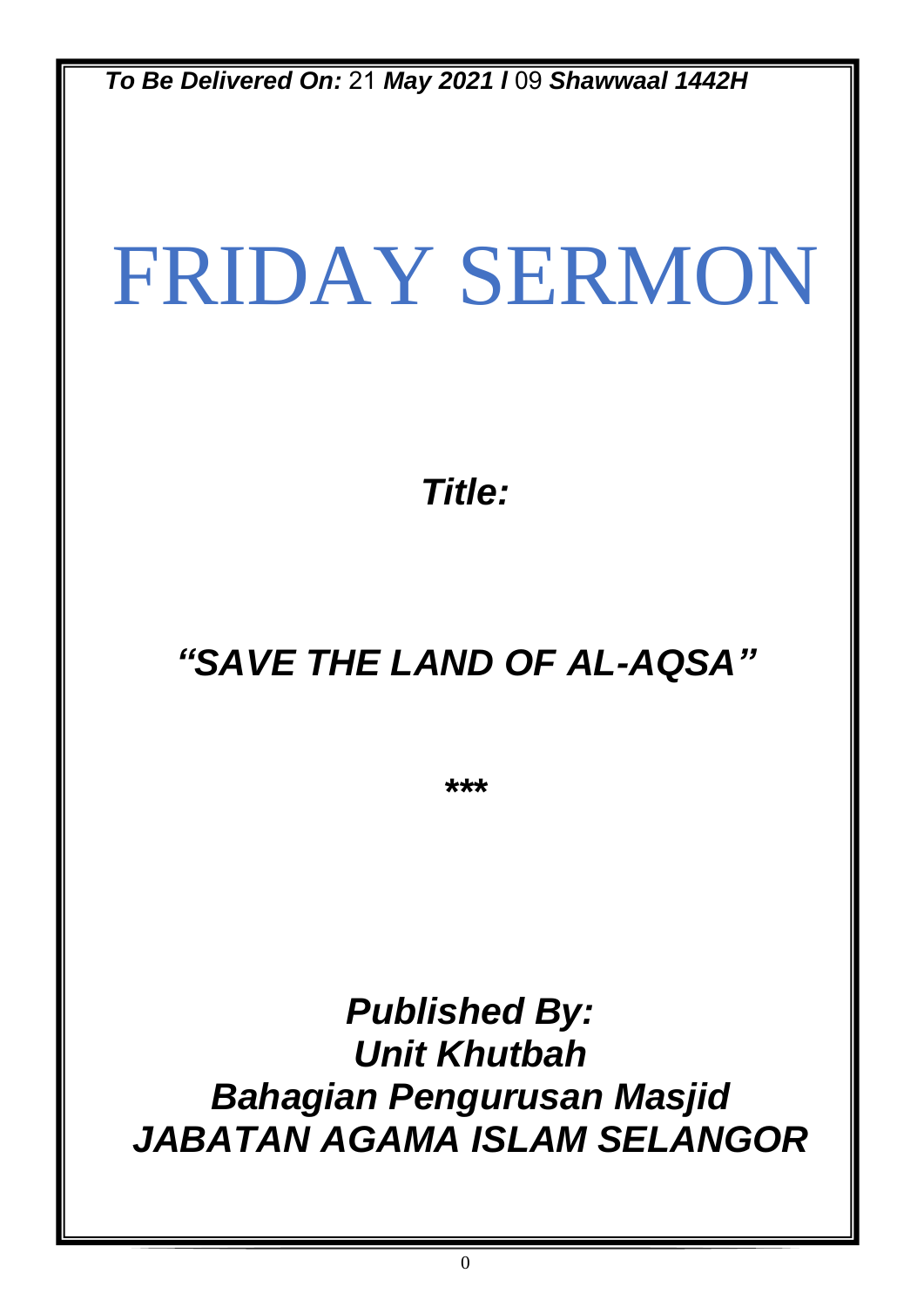# *"SAVE THE LAND OF AL-AQSA"*

ْ<br>م اَلْحَمْدُ لِلَّهِ الْقَائِلِ : لَا يُقَتِلُونَكُمْ جَمِيعًا إِلَّا فِى قُرَى مُّحَصَّنَةٍ  $\overline{\phantom{a}}$ ֦֧<sup>֟</sup>  $\mathbf{r}$ ن<br>ا<br>ا و<br>و  $\frac{1}{2}$ ْ ن ىر<br>م سَ<br><mark>ص</mark>د و<br>مر<br>هر ى ُّم ِ<br>ہمبر<br>پ ر ِِف ق و<br>پيد ب<br>ا َِل ا إ  $\frac{2}{\pi}$ ڭمْ جَمِيعً  $\frac{1}{2}$ و ا تِلوذَ و<br>ا َٰ ا يقذ و<br>د ا َل  $\frac{1}{2}$ قلوبُهُم و<br>م و<br>د و<br>ا و<br>پيد بر ا و  $\ddot{\phantom{0}}$ يَ<br>تَحْسَبُهُمْ جَمِيعَ  $\frac{1}{2}$ و<br>م ُ  $\frac{1}{2}$ نځ ج<br>وو ِديد الأ ۇ ئىقى<br>ھەتم نىش  $\frac{1}{2}$ و ا ج<br>بيذ ؚ<br>ۣ ا أسهم بَ و و<br>. ہ<br>م ا ءِ جُڏُر<sub>ِ</sub> بَـِ و<br>ا و .<br>آ ا ر ا ِمن و و  $rac{1}{2}$ ا<br>ع أ ا ون قِل ع و<br>ا  $\frac{1}{2}$ ا ي ب<br>ا َل وو<br>ھ ووو<br>وم  $\frac{1}{2}$ ا ء ۽<br>ھم ق  $\frac{1}{2}$ و<br>م ا<br>به<br>۱ ن ا<br>ع ِأ ب لِكا ا َٰ ذ ٰۚ ا<br>ا اء ۊٞڹؖ ا به شَتَّىٰ ذَٰلِكَ بِانَّهُمْ قَوۡمٌ لَا يَعۡقِلُونَ ۞ ٱ

ا<br>الم َّل ن أ د ه ش أ إ ه ل َِّل إ ا د م حَ م ن أ د ه ش أ و ه ل يكَ ر ش َّل ه د حْ و َّللا ا ُ ំ<br>• ر<br>پنج و<br>ا  $\frac{1}{2}$ ْ ِ<br>پ  $\frac{1}{2}$ ે<br>ત ں<br>نہ ا<br>الم ً<br>ا ن<br>م  $\frac{1}{\lambda}$ ا<br>م<br>•  $\sum_{i=1}^{n}$ و<br>ا ر<br>زار ْ  $\frac{1}{2}$  $\tilde{\cdot}$ ر<br>ر<br>ا َ ِ  $\ddot{\phantom{0}}$  $\lambda$  $\frac{2}{\lambda}$ ِ<br>ا  $\frac{1}{2}$ عَبْدُهُ وَرَسُوْلُهُ. اَللَّهُمَّ صَلِّ وسَلِّم عَلَى سَيِّدِنَا مُحَمَّدٍ وَعَلَى آلِهِ ـ ً<br>آ ِ<br>م  $\tilde{\cdot}$ <u>لم</u> ر<br>آ ๋<br>ጎ  $\ddot{\phantom{0}}$  $\frac{1}{1}$  $\overline{\mathbf{1}}$ ِ<br>م ĭ انہ<br>م ر<br>ر<br>ر نز<br>آ ً<br>آ .<br>لم ُ ់<br>្ و<br>م  $\ddot{\phantom{0}}$  $\tilde{\cdot}$  $\frac{1}{2}$ و<br>ا ْ .<br>م و*َص<sub>َ</sub>حْبِهِ <sub>ۦ</sub>* أَجْمَعِيْنَ. ْ  $\ddot{\phantom{0}}$ ់<br>(  $\tilde{\mathbf{a}}$  $\tilde{\mathbf{r}}$ 

- آ ي ، ف د ع ا ب م أ َّللا اَ وا ق ِات ون ِم ل سْ ُْ  $\frac{1}{1}$  $\ddot{\cdot}$ ُ<br>و ំ<br>រ  $\ddot{\cdot}$ ี<br>วั َ ֦֧֦֧֦ **ٍ** ا<br>به<br>:  $\ddot{\phantom{0}}$ ›<br>ለ أَيُّهَا الْمُسْلِمُونَ اِتَّقُواْ اللَّهَ، أُوْصِيكُمْ وَإِيَّايَ بِتَقْوَى ِ<br>اس ُ<br>ُمُ  $\tilde{\mathbf{z}}$  $\frac{1}{2}$ ֦֧<u>֦</u>  $\ddot{\phantom{0}}$ **ٍ**<br>-ا<br>ا  $\frac{1}{2}$  $\tilde{\cdot}$ ر<br>مخ ֦֧֦֧֦ **ہ**<br>'' .  $\ddot{\phantom{0}}$ ؾڤۏڹؘ  $\frac{9}{4}$ ا<br>ایر<br>جو ُْ اللَّهِ فَقَدْ فَازَ الْمُ  $\ddot{\cdot}$  $\frac{1}{2}$ ْ  $\frac{1}{2}$  $\frac{1}{2}$
- قَالَ اللَّهُ تَعَالَى: يَ<sup>ا</sup> ً<br>الم  $\frac{1}{2}$  $\ddot{\phantom{0}}$  $\ddot{\mathbf{r}}$ ي ا َل ار اتِهِۦ و ا ق ت و<br>په بر<br>به قة ار ح ا<br>ک قُوا اللَّهَ <u>ہ</u><br>ا ور ب<br>مو نُوا اڌّ <u>ہ</u><br>ا ُو بر ام ا<br>و ينَ ءَ ب<br>ا ا الَّذِ بر ه و<br>د سَ<br>ڊ ۔<br>ع  $\overline{\mathcal{L}}$ ا سْلِمُونَ و  $\ddot{\phantom{0}}$ و<br>م نتُم مَّ و<br>په اند أ ا<br>م و ا<br>ا َِل إ ا<br>په تَمُوثُنَّ إِلَّا وَأَنتُم مُّسۡلِمُونَ ۞ و<br>په و<br>م 2

#### **Dear blessed audience,**

I implore upon all of us to increase our *taqwa* of Allah *Subhaanahu Wa Ta'aala* with absolute *taqwa* by performing righteous deeds and avoiding all of His prohibitions.

The title of the *khutbah* today is **"SAVE THE LAND OF AL-AQSA."**

### **Respected Muslims,**

<sup>1</sup> al-Hashr 59:14

<sup>2</sup> Aal-'Imraan 3:102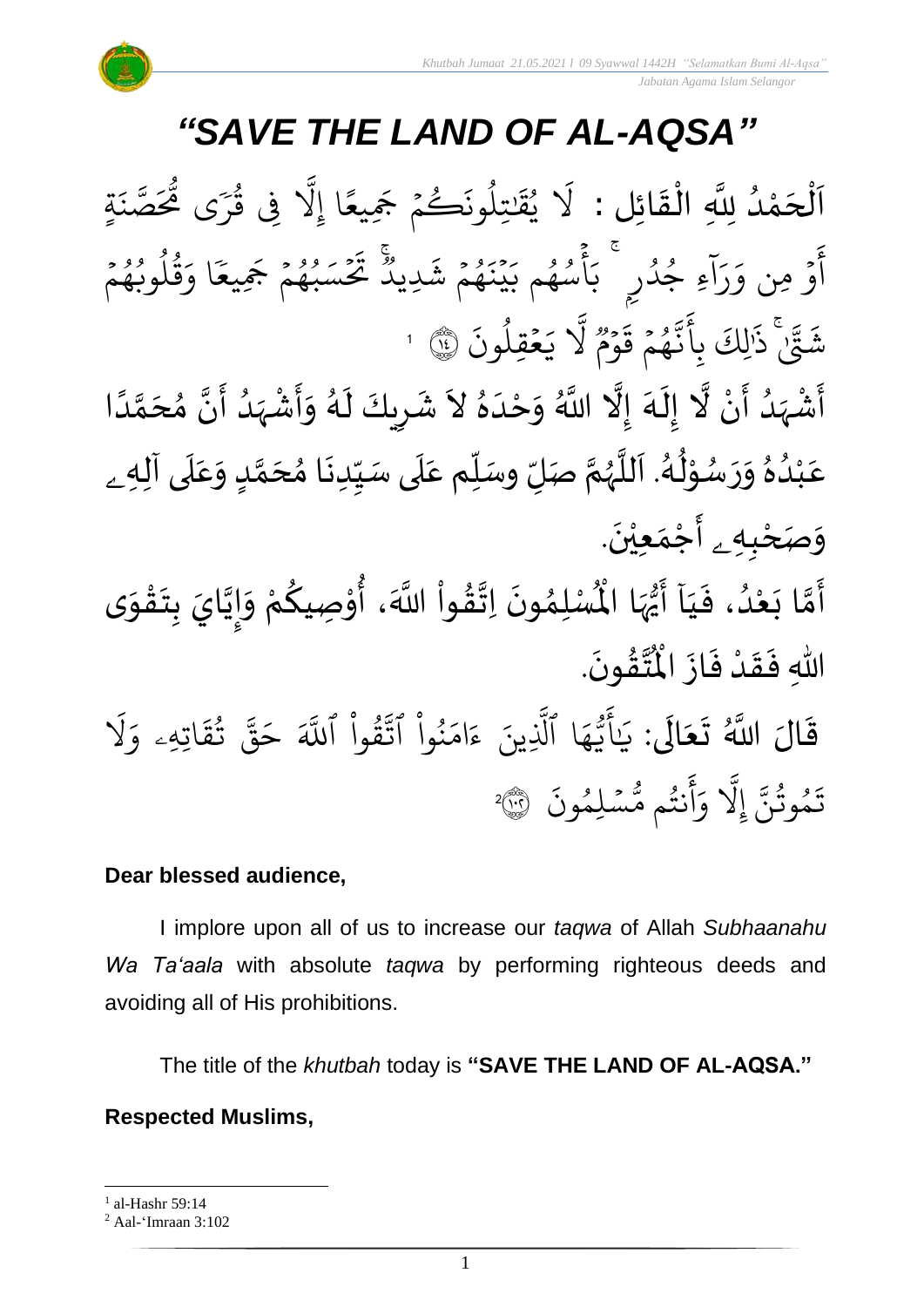

In these moments, the Palestinian territories are shrinking with only tiny pieces left, namely the Gaza Strip and the West Bank. The Muslims in Palestine are increasingly getting squeezed and exterminated in their own land. Until today, countless Palestinians have been murdered and injured since the beginning of the aggression and invasion committed by the Jews *la'natullaah* (may the curse of Allah be upon them).

Palestine had gone through a long history in human civilization that it rightfully belongs to the Muslim *ummah*. This holy land has a very privileged status within the hearts of every Muslim for ages. The unique status of Palestine was also mentioned in al-Qur'an, *al-Hadeeth*, and books of history that recorded this blessed land as the birthplace of many Prophets *'Alayhim as-Salaatu was-Salaam*. Masjid al-Aqsa that was built is the second masjid built on Allah's earth. It is the third holiest masjid after Masjid al-Haraam and Masjid an-Nabawi. History has recorded that this masjid served as the first *qiblah* for the Muslim *ummah*, and it even witnessed the historical event of *Israa'* and *Mi'raaj* of Rasulullah صلى الله عليه وسلم.

Allah *Subhaanahu Wa Ta'aala* mentions in the first verse of Soorah al-Israa':

ا اِم إَِل ا ر<br>ر ا<br>د ہ<br>ا سُجِدِ الحَ  $\ddot{\phantom{0}}$ بە ِيّنَ ٱلْمَ ہ<br>1 ∝<br>مر .<br>آ  $\lambda$  $\overline{a}$ ا بُدِهِۦ لَيۡ  $\ddot{\phantom{0}}$ ا سُرَىٰ بِ**عَ** اند أ ِي ا<br>ا سُبۡحَـٰنَ ٱلَّذِ  $\ddot{\phantom{0}}$ و<br>. و<br>لم و<br>لم بة إِن ج<br>آ ا ا تِن َٰ ار اي بر ء ۥ ِمن ه ؚ<br>ٛ و<br>لم ا و لِنُرِيَ ُو<br>په و<br>مم ا وْلُهُ ؚ<br>ٛ ا ا ح ا ن ك ر<br>م ا<br>م ر<br>ر َٰ ا ِي ب ا<br>ا قَصَا ٱلَّذِ  $\ddot{\ddot{\Omega}}$  $\tilde{\epsilon}$ سُجِدِ الاَ  $\ddot{\phantom{0}}$ ا الْمَسْجِدِ الْاقْصَا الَّذِى بَـٰرَكْنَا حَوْلُهُو لِنُرِيَّهُو مِنْ ءَايَتِنَا إِنَّهُو ہ<br>آ بر هْوَ و<br>ج و<br>ا ِصِيرُ ا ہ<br>ا ٱلسَّمِيعُ ٱلْبَصِيرُ ۞ و<br>و

*"Exalted is He who took His Servant by night from al-Masjid al-Haraam to al-Masjid al-Aqsa, whose surroundings We have blessed, to show him of Our signs. Indeed, He is the Hearing, the Seeing."*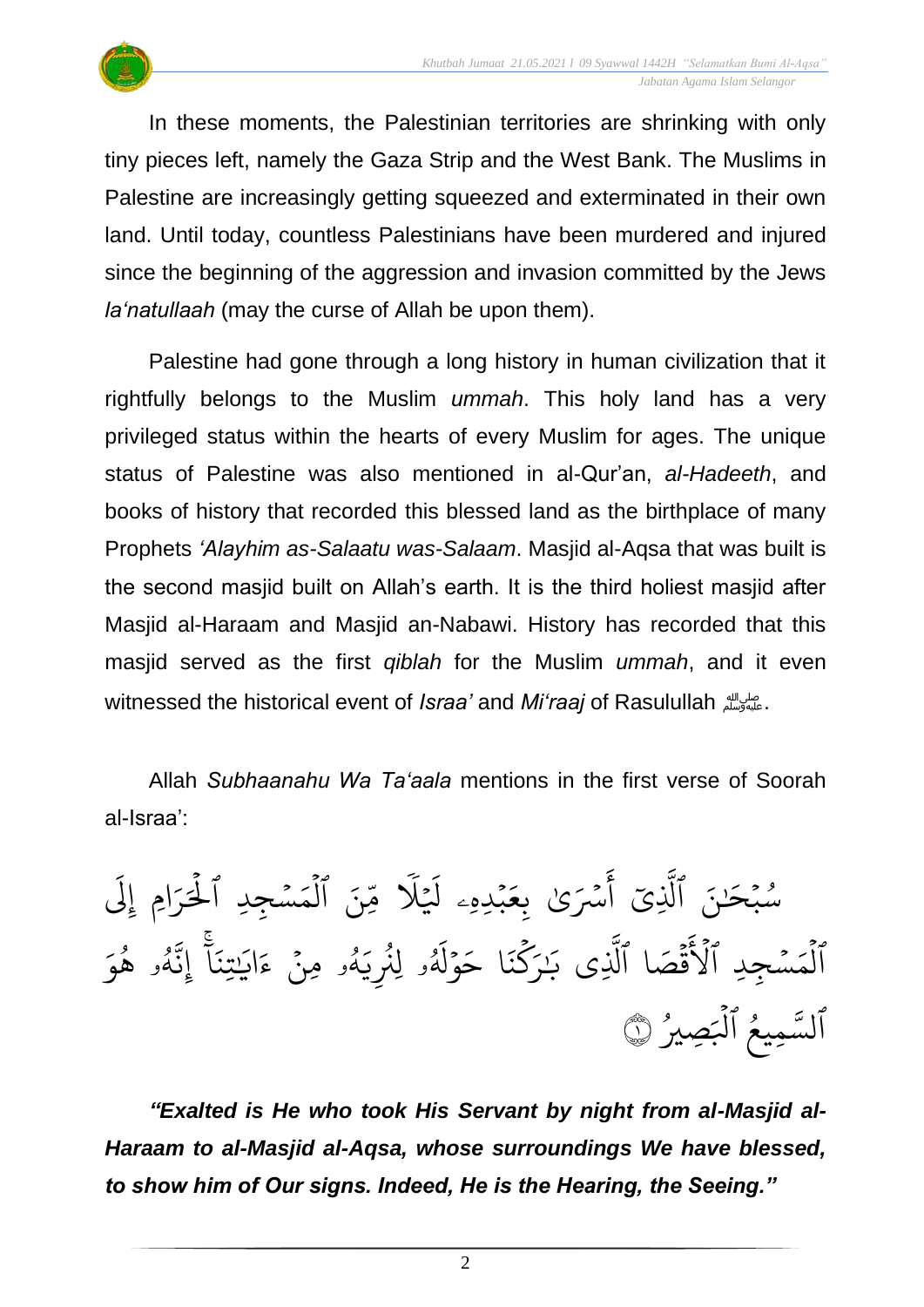

#### **Dear esteemed guests of Allah,**

Verily, the land of Palestine is homeland that must be defended by the Muslims worldwide. Palestine is becoming increasingly threatened by the actions of the Jewish people *la'natullaah*. Oppressions upon oppressions had been committed by the Zionist regime that began in 1948, after the illegal state of Israel was established, which saw not just humanitarian issues but even more severe than that. It entails the *'aqeedah* of the Muslims, homeland, dignity, and civilization.

The attack launched by the Zionist regime on May  $8<sup>th</sup>$  is nothing new. It is a continuation from the false claims and allegations of Zionist Israel stating that the area of Masjid al-Aqsa is the Temple Mount, supposedly the holy temple for the Jewish people. For ages, the Jews had attempted to demolish Masjid al-Aqsa, beginning with the series of bombing upon this holy mosque on the  $1<sup>st</sup>$  of May 1980, after they had tried to destroy it by setting it ablaze in 1969. Now, Masjid al-Aqsa is in a much more endangered state than ever. The efforts in seizing full control from the hands of the Muslims is further intensified by the Jewish Zionists. The assault and invasion upon the land of al-Aqsa will not cease for as long as the objective of gaining full control, with every inch of the holy land of the Muslims, is yet to be achieved.

Islam requires its adherents to unite in warding off its enemies irrespective of their creed and ethnicity, whether they are Jewish or non, anyone that attempts to oppose Allah's Religion. It is a reality that the Muslim *ummah* cannot depend upon the sympathies and assistance from the *kuffaar* (disbelievers). Therefore, Allah *Subhaanahu Wa Ta'aala* reminds us that the *kuffaar* will never protect Islam and the Muslims unless their religion is followed.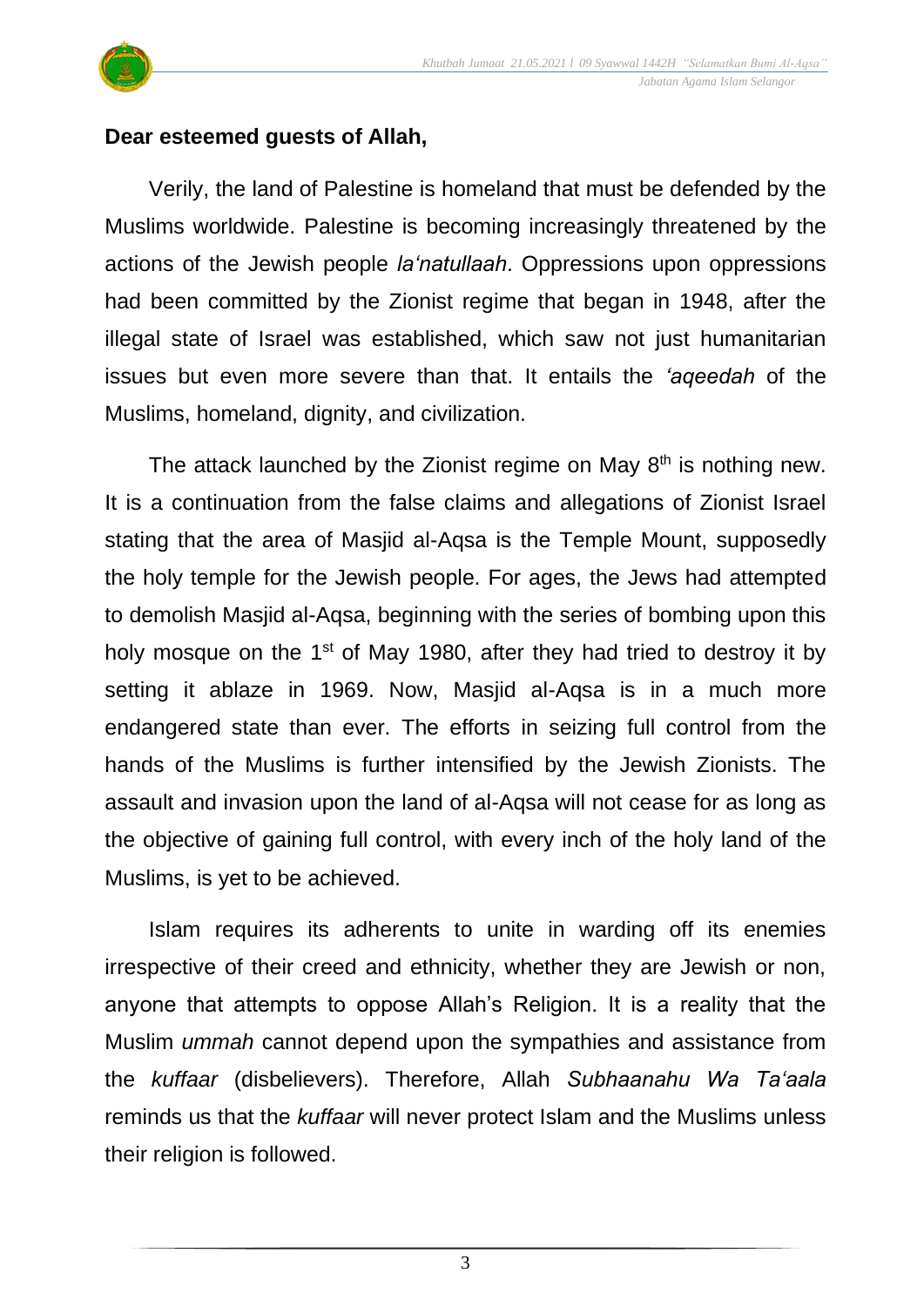

 *Jabatan Agama Islam Selangor*

Allah *Subhaanahu Wa Ta'aala* mentions in verse 120 of soorah al-Baqarah:

بة<br>ج هُمۡ قُلۡ إِنّ ہ<br>آ و<br>په ة<br>م و<br>م ا ت ب<br>ا ِمل ار بِعُ ب<br>مو تة<br>تم ا ت ان<br>\*\* ؾٞڹ تَصَرَىٰ حَ َٰ ٱنل ا َل ار مُودٌ وَ و<br>د و<br>م ا ہ<br>ا ٱَل نكا ا رْضَىٰ عَـ ا ن ت ا ل ار و ءَ<br>ڪ مِنَ ك ا ء .<br>آ ا ار ِي ج ا<br>آبا الَّذِ ا مُدَ  $\frac{1}{2}$ ار هُم بَ و<br>ج ا ء ۔<br>مرا ا هٔوَ ہ<br>م ا<br>ع أ و<br>محت  $\frac{1}{2}$ ار ب ان<br>بو ينِ اڌّ ا ل بر ت<br>تك وَ الهُدَ و<br>م ہ<br>ا بر ِ هُوَ و<br>فر ا<br>آ ى اللَّهِ ا هٔدَ و<br>م ري ٍ ِص ا ن ا َل ار وَلِّيِّ وَ ِ ِمن و بر<br>ا لَكَ مِنَ ٱللَّهِ ا ل ا العِلْمِ مَا لَكَ مِنَ اللَّهِ مِن وَلِيٍّ وَلَا نَصِيرِ ۞ ہ<br>1 ہ<br>1

*"And never will the Jews or the Christians approve of you until you follow their religion. Say, "Indeed, the guidance of Allah is the [only] guidance." If you were to follow their desires after what has come to you of knowledge, you would have against Allah no protector or helper."*

#### **Dearest audience,**

Islam teaches us that the Muslims are brothers and it is *waajib* (obligatory) to care for one another. It is just plain wrong, if we are to just leave our brethren in Palestine to suffer with us doing nothing about it. Hence, I implore upon the Muslim *ummah* and fellow Malaysian citizens, that let us galvanize our efforts in helping to reduce the agony of our brothers and sisters in Palestine by taking the following measures:

First: Increase in our pleading and invocation (*du'aa*) to Allah *Subhaanahu Wa Ta'aala* in bestowing upon the Palestinians strength, will, and perseverance, and also victory in enduring Jewish tyranny, causing the Jewish occupiers to be expelled and driven out of the land of Palestine.

Second: Providing financial assistance to the Palestinians whom are suffering, through organizations that have been recognized by the

4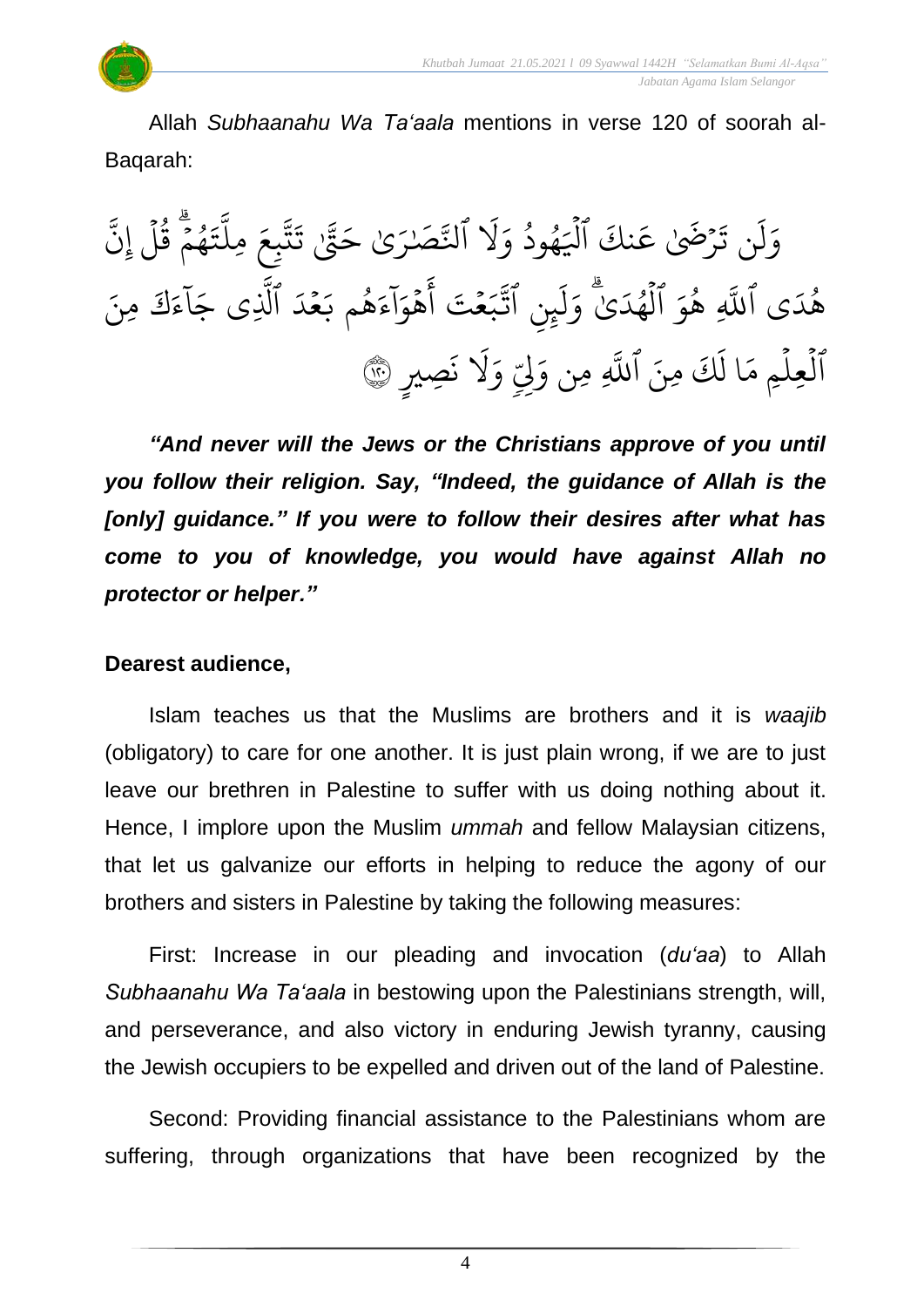government, whom will channel the funds through the Ministry of Foreign Affairs or Wisma Putra;

Third: To collectively boycott and ostracize services such as banking, insurance, and items such as food products, oil companies or entities that openly support America and the Zionist regime.

Fourth: To have full regret and cognizance upon the danger of disunity within the *ummah* and the very need for swift action in unifying the *ummah* amongst Muslims within this nation and the Islamic nations worldwide; and

Fifth: To strive and fight tirelessly, without fail, in ensuring that these Zionist criminals will be brought to justice and continue in pursuing them no matter where.

There is an authentic *hadeeth* stating that the Judgment Day will not occur until the Muslims will fight against the Jews, where the Muslims will kill them that the Jews will be hiding behind rocks and trees. As stated in the narration of Abu Hurayrah *radiyAllaahu 'anh*, Rasulullah  $\equiv$  said:

 $\tilde{\mathbf{r}}$ لَا تَقُومُ السَّاعَةُ حَتَّى يُقَاتِلَ الْمُسْلِمُونَ  $\frac{1}{2}$  $\frac{9}{4}$  $\frac{1}{2}$ و<br>م•ّ .<br>م ا<br>ما ن<br>\*  $\ddot{\phantom{0}}$  $\frac{1}{2}$ ُ<br>پ  $\ddot{\phantom{0}}$ ๋<br>ጎ الْمُسْلِمُونَ الْيَهُودَ، فَيَقْتُلُهُمُ  $\ddot{\phantom{0}}$ ر<br>ر<br>ر  $\overline{\phantom{a}}$ ֦֧֦֧֦֦֧֦֧֦֧֦֧֝֟֓֓֟֓֓֟֓֟֓֟֓֓֟֓֟֓֟֓֟֓֟֓֟֓֟֓֟֓֟֓֟֓֕֓֟֓֟֓<br>֧֧֧֧֧֧֧֧֪֝֩֩֩֩֓֟֓֟֓֟֓֟֓֟֓֟֓֟֓֟֓֟֓֟֓֟֓֝֟֩֩֩ ፟<br>፞ ر<br>ر<br>ر ُ<br>ا }<br>፟ ֦֧֦֧֦֧֝<u>֦</u>  $\frac{1}{1}$  $\ddot{\cdot}$  $\ddot{\phantom{0}}$ ِ<br>لْمُسْلِمُونَ ُ<br>አ الْمُسْلِمُونَ حَتَّى يَخْتَبِئَ الْيَهُودِيُّ مِنْ وَرَاءِ الْحَجَرِ وَالشَّجَرِ، لة<br>\* .<br>-<br>- $\frac{1}{2}$  $\frac{1}{2}$  $\ddot{\phantom{0}}$ ْ  $\ddot{\phantom{0}}$ ر<br>ر<br>ر  $\overline{\phantom{a}}$ ٔ ْ  $\frac{1}{2}$  $\tilde{\cdot}$ <u>ر</u>  $\overline{\phantom{a}}$  $\overline{\phantom{a}}$ ֦֧֦֧֦֧֦֧֦֧֦֧֧֝֝֜֓֓<u>֚</u> <u>ر</u>  $\overline{\phantom{a}}$ ن<br>م  $\tilde{\cdot}$ فَيَقُولُ الْحَجَرُ أَوِ الشَّجَرُ :يَا مُسْلِمُ يَا عَبْدَ اللَّهِ هَذَا يَهُودِيٌّ  $\frac{9}{4}$ َ  $\frac{1}{2}$ و<br>و  $\overline{\phantom{a}}$  $\overline{\phantom{a}}$ ا<br>أ **ہ**  $\frac{1}{2}$ **ہ**<br>•  $\overline{\phantom{a}}$ ا<br>ق  $\ddot{\phantom{0}}$ ፟<br>፞ ።<br>ይ<br>ሳ  $\ddot{\phantom{0}}$  $\frac{1}{1}$ ֦֧֦֦֧֝<u>֚</u> .<br>م ان<br>ا  $\ddot{\cdot}$  $\tilde{\phantom{a}}$ ر<br>ر<br>ر  $\overline{\phantom{a}}$ خَلْفِي فَتَعَالَ فَاقْتُلْهُ، إِلَّا الْغَرْقَدَ فَإِنَّهُ مِنْ شَجَرِ الْيَهُودِ ٔ<br>ا  $\ddot{\phantom{0}}$ َ  $\ddot{\ }$  $\frac{1}{2}$ و<br>گ ់<br>ព្ م<br>پو ْ<br>د  $\frac{1}{2}$ ا<br>اس<br>ا  $\frac{1}{1}$  $\frac{1}{2}$ ْ  $\ddot{\phantom{0}}$ ֦֧֦֧֦֧֦֧֦֟֜֜֜֜֜֜֜<br>֧ׅׅ֝֜֜֜֜֜֜֜֜֜֜֜֝֜֜֝֜<del>֟</del> و<br>گ ا<br>تا<br>• |<br>;<br>; ا<br>په ْ  $\overline{\phantom{a}}$  $\overline{\phantom{a}}$  $\overline{\phantom{a}}$ ֦֧<u>֦</u>

*"The last hour would not come unless the Muslims will fight against the Jews and the Muslims would kill them until the Jews would hide themselves behind a stone or a tree and a stone or a tree would say: "O Muslim! O servant of Allah! There is a Jew behind me;* 

5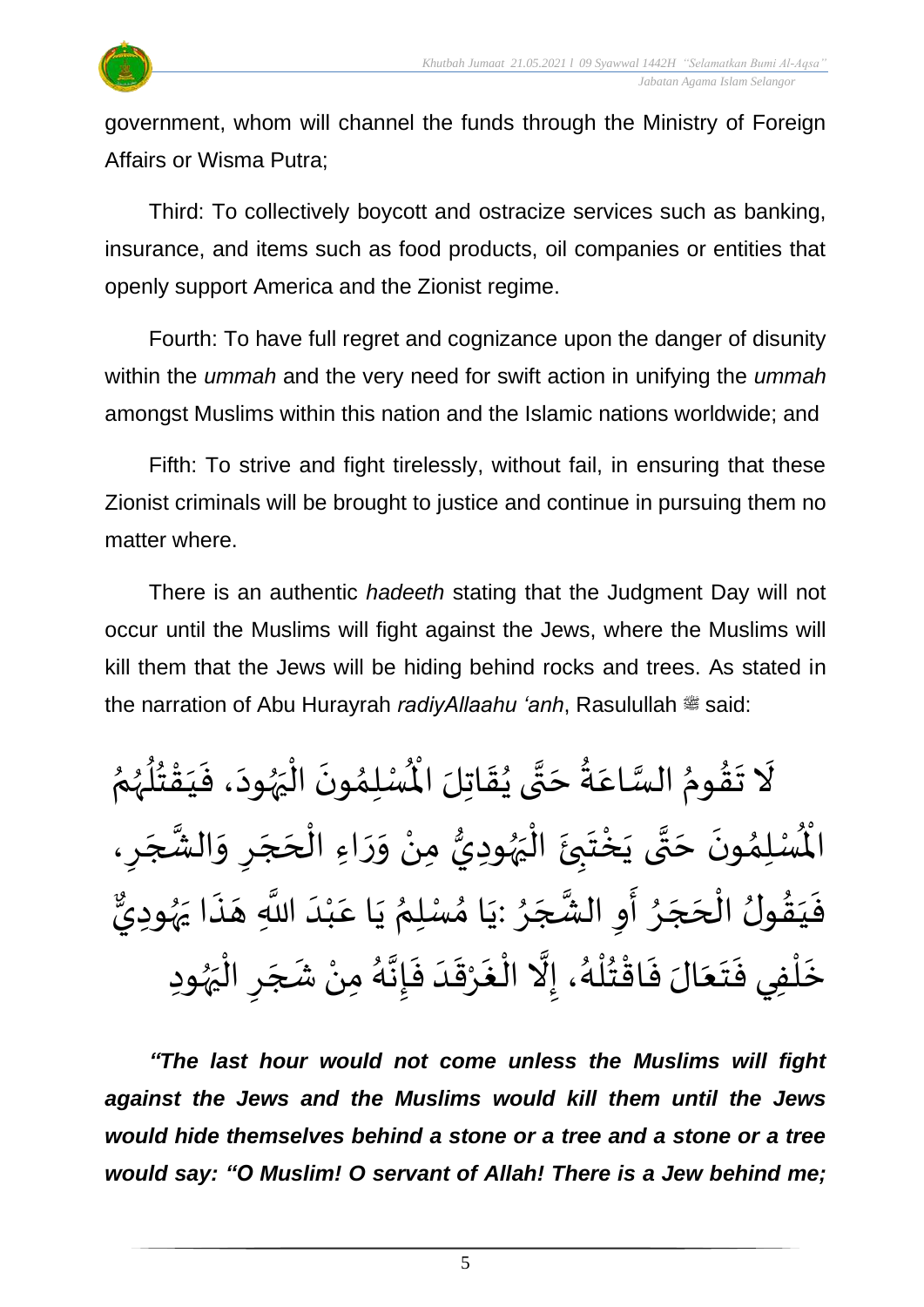## *come and kill him!" But the Gharqad tree would not say, for it is the tree of the Jews."*

(Muslim)

Perhaps on a quick glance, it is super difficult for us to defeat the Jews and its allies, for they possess sophisticated military equipments and weaponries, save the power of Allah. Therefore, I sincerely implore upon all Muslims to get rid off the ugly attitude of being negligent and lackadaisical. Stop wasting time with unbeneficial matters, getting preoccupied with trivial issues to the point of ruining the society, being stingy and drowning in opulence, engrossed in excessive and delusional entertainment culture that in the end we become aloof and unconcerned with the affairs of our brethren of the same faith.

#### **Dear blessed Muslims,**

To end the sermon today, let us ponder, reflect, and derive lessons in serving as guidelines for our lives. Among them:

1) The Muslim *ummah* must have certainty that defending and saving Masjid al-Aqsa is a requirement within our *'aqeedah*.

2) It is *waajib* upon the Muslim *ummah* to firmly unite in building strength for the *ummah* to defend the dignity of the Muslims.

3) The Muslims must make financial contribution, or any form of assistance including *du'aa* so as to aid in liberating Palestine and Masjid al-Aqsa.

4) The Muslim *ummah* must duly realize that the task of restoring the glory of al-Quds and Masjid al-Aqsa is a collective responsibility shouldered by every Muslim in this world.

6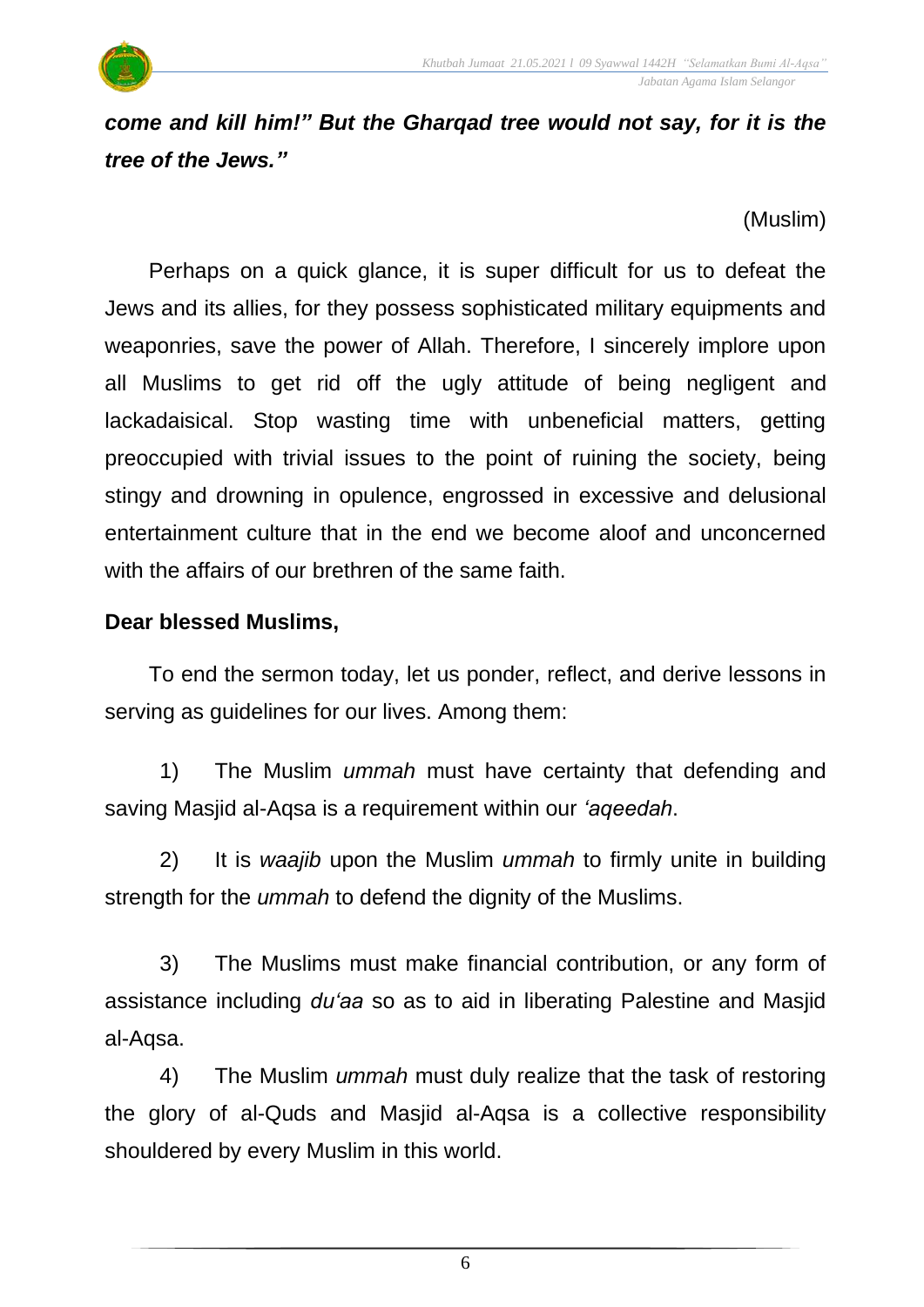



#### جِيْمِ **ٔ** بر<br>م ِن الر ا ار ط ي **ٔ** بر<br>په الش ِ ِمنا ا عُوْذُ بِاللَّهِ ُو<br>په **ٔ** و<br>م المح أ

 $\frac{1}{2}$ لِهِمۡ ؚ<br>ا ار مَوَّز  $\frac{1}{2}$ ا<br>ع ِأ ِ ب بہ<br>ا بِيلِ اللَّهِ ار ِِف س وا د ْ مُ<br>ا و<br>ا بر .<br>وُجْنَهَ َٰ و وا ر ْ مُ ُو ا اج بر ه ار نُوا وَّ **ٔ** ُو<br>و بر ام ا ء ِينا ا<br>ا الَّذِ ِ<br>ئا آ<br>آ ل و ْ بِي و<br>م أ بر ِٞۚ و ا<br>آ اللَّهِ ا ِعند  $\ddot{\mathbf{u}}$ ة ا ج ا .<br>ز ا مُ دَ و ا عۡظَ ر<br>م المج أ  $\frac{1}{2}$ نفَسِهِمۡ و<br>د اند أ ا<br>م و بر يِزُونَ ُو  $\tilde{1}$ ا ا لَكَ هُمُ ٱلۡفَآيِزُونَ ۞ ہ<br>1 و و<br>ج

*"The ones who have believed, emigrated and striven in the cause of Allah with their wealth and their lives are greater in rank in the sight of Allah. And it is those who are the attainers [of success]."*

(Soorah at-Tawbah 9:20)

ْ اللّهُ لِيْ وَلَكُمْ فِي الْقُرْآنِ الْعَظِيْمِ، وَنَفَعَنِيْ َ  $\ddot{\phantom{0}}$  $\ddot{\phantom{0}}$  $\tilde{\cdot}$ ْ  $\frac{1}{2}$ ֦֧֦֧֦֧֦֧֦֜֜֜֜֜֜֜֜<br>֧ׅׅ֝֜֜֜֜֜֜֜֜֜֜֜֝֜֜֝֜<del>֟</del> ْ  $\frac{9}{4}$ ֦֧֦֧֦֧֦֧֦֧֦֜֜֜֜֜֜֜֜<br>֧ׅׅ֝֜֜֜֜֜֜֜֜֜֜֝֜֜֝֜<del>֛</del> ْ <u>ہ</u>  $\tilde{\mathbf{r}}$  $\frac{1}{2}$ ْ ء<br>وَ الأو بَارَكَ اللّهُ لِيْ وَلَكُمْ فِي الْقُرْآنِ الْعَظِيْمِ، وَنَفَعَنِيْ وَإِيَّاكُمْ  $\frac{1}{2}$  $\ddot{\phantom{0}}$ ْ <u>ل</u> ن<br>•  $\sum_{i=1}^n$  $\frac{1}{2}$ ْ بِمَا فِيْهِ مِنَ الآيَاتِ وَالنِّكْرِ الْحَكِيْمِ وَتَقَبَّلَ مِنِّيْ وَمِنْكُمْ <u>ل</u> ْ  $\tilde{\cdot}$ ْ  $\frac{1}{2}$  $\sum$ ن<br>ا  $\frac{1}{2}$  $\frac{1}{2}$  $\tilde{\cdot}$ ់<br>រ  $\overline{\phantom{a}}$ ֝֟֝֟֝֝<br>֧֝֟֝֜֝֟֓֟ <u>ر</u> ؚ<br>م  $\frac{1}{2}$ ์ $\frac{1}{2}$ ِ<br>پُ  $\ddot{\phantom{0}}$ ់<br>រ  $\frac{1}{2}$ . ़<br>१ تِلاوَتَهُ، إِنَّهُ هُوَ السَّمِيْعُ الْعَلِيْمُ ْ َ ֦֧֦֧֦֧֦֧֦֧֦֧֦֧֜֜֜֜֓֓֟֓֟֓֜֜֜֜֜֜<br>֧֝֜֜**֦** ُ ْ ا<br>ما  $\frac{1}{2}$  $\frac{1}{2}$ و<br>گ لة<br>•  $\frac{1}{2}$ .<br>ر<br>ا  $\ddot{\ }$  $\frac{1}{2}$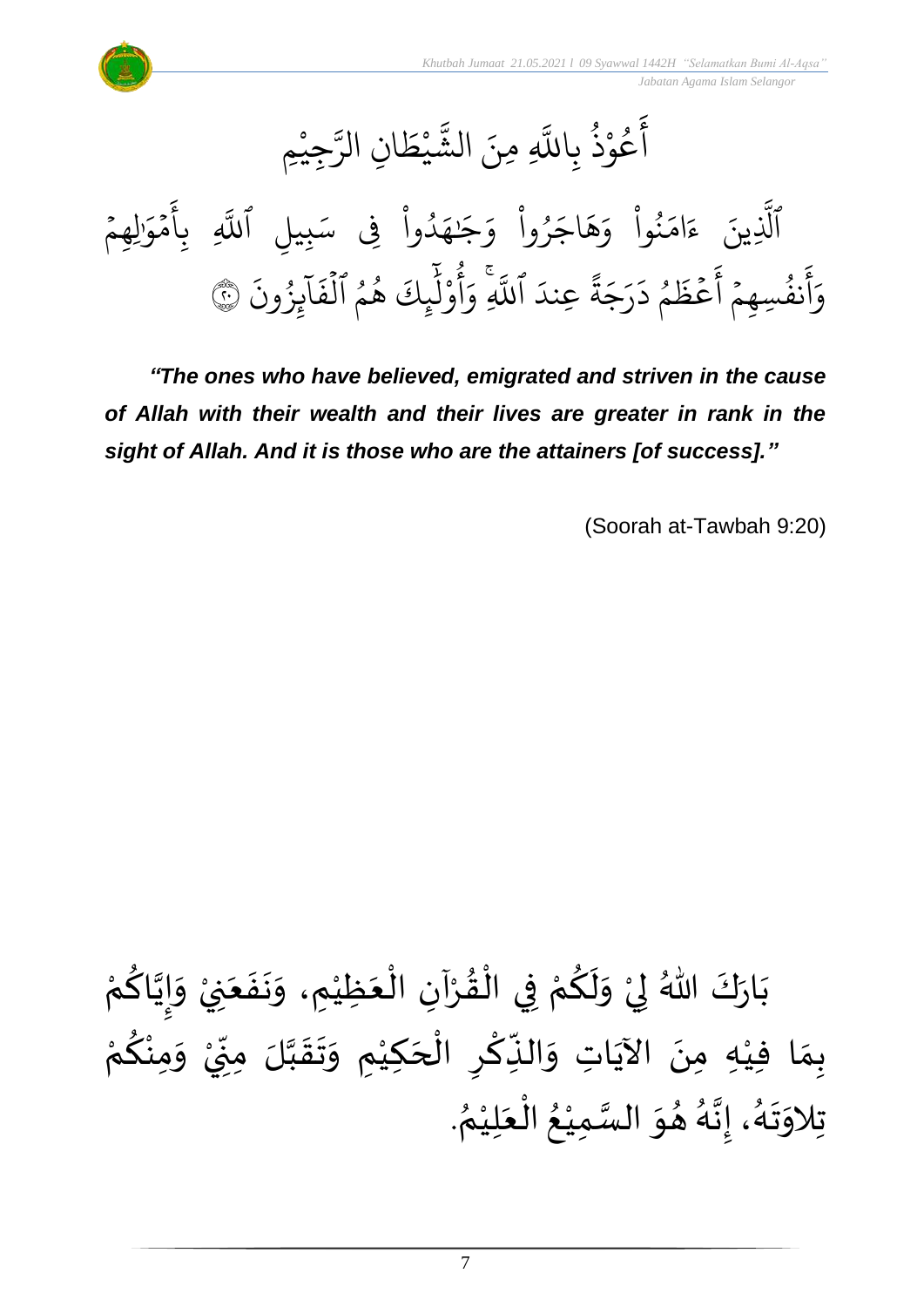*Jabatan Agama Islam Selangor*



#### أَقُولُ قَوْلِيْ هَذَا وَأَسْتَغْفِرُ اللّٰهَ الْعَظِيْمَ لِيْ وَلَكُمْ وَلِسَاْئِرِ ر<br>پيد ົ $\vdots$ <u>ر</u>  $\tilde{\cdot}$ ْ <u>و</u>  $\tilde{\mathbf{r}}$  $\tilde{\cdot}$ ْ إ  $\frac{1}{2}$ ْ َ ֦֧֦֧֦֧֦֧֦֧֦֧֦֧֜֜֜֜֓֓<br>֧֝֜֜֜֜֜֜֜֜֜֜֜֜֜֞֟ ∫<br>∕ ِ<br>وفيات  $\ddot{\phantom{0}}$  $\frac{1}{2}$  $\frac{1}{2}$  $\ddot{\cdot}$  $\overline{a}$ ْ لمح ֦֧֝֝<br>**֧**  $\frac{1}{2}$ ُ رِبِ<br>لَمُسْلِمَاتِ، فَاسْتَغْفِرُوْهُ إِنَّهُ هُوَ الْغَفُوْرُ الرَّحِيْمُ ْ اتا<br>ا  $\frac{1}{2}$ ֦֧֦֧֦֝  $\frac{1}{2}$ .<br>. ر<br>ف  $\frac{1}{2}$  $\frac{1}{2}$ و<br>گ ن<br>•<br>•  $\frac{1}{2}$  $^{\circ}$ י<br>י  $\frac{1}{2}$ ِ<br>وفيات  $\ddot{\ }$  $\ddot{\cdot}$  $\frac{1}{\lambda}$ ر۔<br>لْمُسْلِمِيْنَ وَالْمُ  $\frac{1}{2}$  $\ddot{\phantom{0}}$ ់<br>រ المأ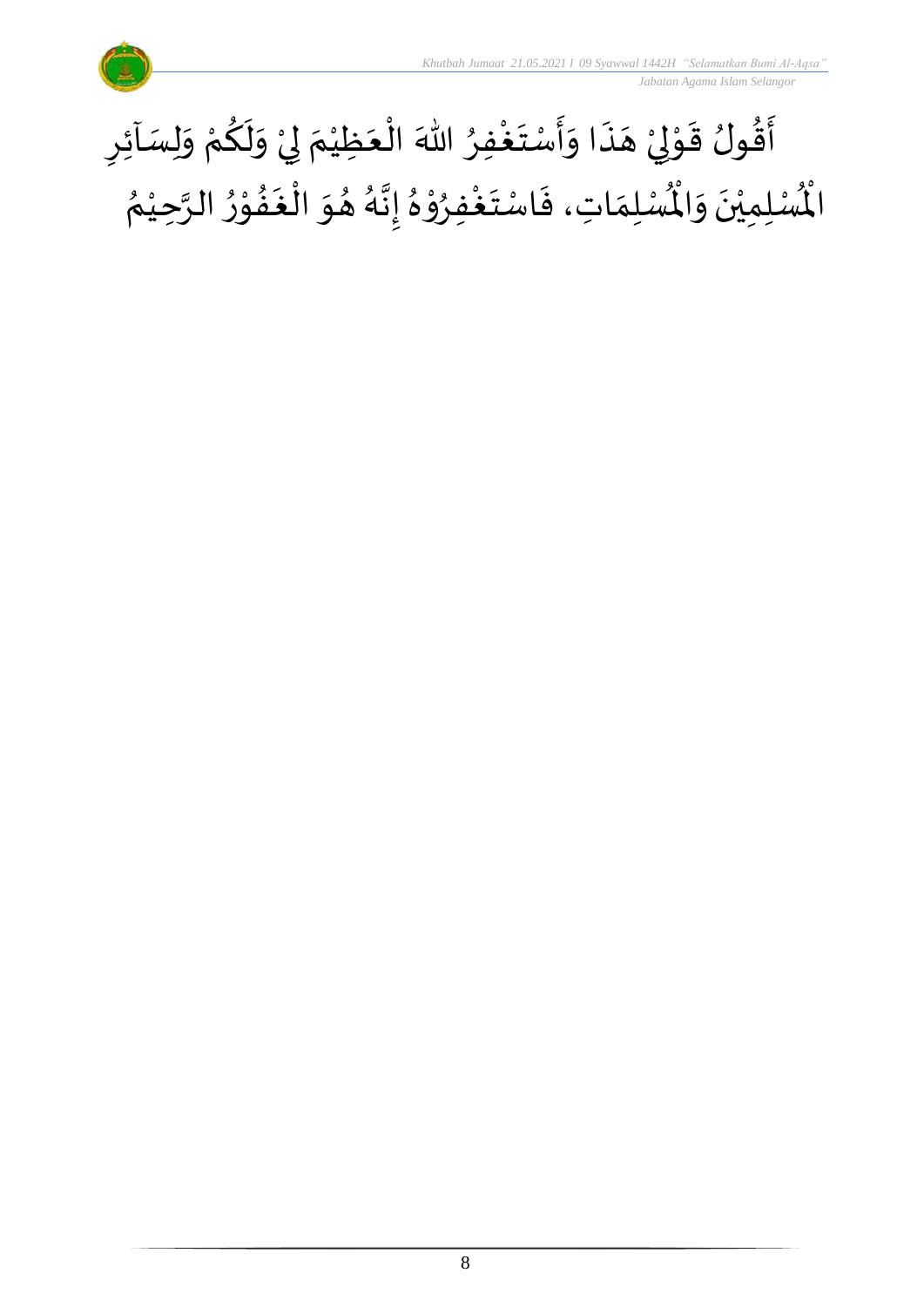# **THE SECOND** *KHUTBAH*

 $\frac{1}{2}$ لْمُسْلِمِيْنَ، وَرَزَقَ  $\ddot{\cdot}$  $\frac{1}{2}$  $\frac{1}{2}$  $\ddot{\phantom{0}}$ ់<br>រ اَلْحَمْدُلِلَّهِ الَّذِيْ جَعَلَنَا مِنَ الْمُسْلِمِيْنَ، وَرَزَقَنَا مِنَ الطَّيِّبَاتِ.  $\ddot{\phantom{0}}$  $\ddot{\phantom{0}}$  $\overline{\phantom{a}}$ َ  $\ddot{\phantom{0}}$ ا<br>ا ان<br>ا و<br>و **ٔ**  $\overline{\phantom{a}}$ ֦֧֦֧֦֧֦֧֦֧֦֦֦֜֜֜֓֓֟֓֟֓֟֓֟֓֟֓֟֓֟֓֕֟֓֟֓֕֟֓<br>֧֧֧֝֩֩֩֩֓֓֩֩֩֓֓ َ  $\frac{1}{1}$  $\frac{1}{2}$  $\frac{1}{2}$ ان<br>ا  $\ddot{\phantom{0}}$  $\ddot{\phantom{0}}$ ا<br>ا أَشْهَدُ أَنْ لَّا إِلَهَ إِلَّا اللّهُ وَحْدَهُ لاَ شَرِيْكَ لَهُ، وَأَشْهَدُ أَنَّ ْ ر<br>پنج و<br>ا ر<br>زن ْ ِ<br>پ ا<br>الم ر<br>ح  $\tilde{\cdot}$  $\frac{1}{2}$ ै<br>जन्म  $\ddot{\phantom{0}}$  $\frac{1}{2}$ ِ<br>ا  $\tilde{\cdot}$ ن<br>•<br>• -<br>پ بر<br>و  $\frac{1}{2}$ ْ  $\frac{1}{2}$  $\tilde{\cdot}$ ء<br>لم  $\tilde{\mathbf{r}}$ ْ <u>ر</u>  $\frac{1}{2}$ مُحَمَّدًا عَبْدُهُ وَرَسُوْلُهُ. اَللَّهُمَّ صَلِّ وَسَلِّمْ وَبَارِكْ عَلَى سَبِّدِنَا  $\ddot{\phantom{0}}$  $\frac{1}{1}$  $\frac{1}{2}$ `<br>أ  $\frac{1}{2}$ ْ  $\ddot{\phantom{0}}$  $\frac{1}{2}$ ៝<br>៝ ์<br>ผู้  $\overline{r}$  $\frac{1}{2}$ ن<br>م ر<br>ر<br>ر ا<br>آ َ و<br>گ  $\frac{1}{2}$ ֦֧֝֝<br>**֧** ر<br>م  $\frac{1}{2}$  $\frac{1}{2}$  $^{\circ}$ و<br>و ْ .<br>م ً<br>أ ت<br>م  $\overline{\phantom{a}}$  $\frac{1}{2}$ مُحَمَّدٍ وَعَلَى آلِهِ وَصَحْبِهِ وَمَنْ تَبِعَهُمْ بِإِحْسَانٍ إِلَى يَوْمِ <u>ل</u>ے ت<br>م  $\overline{\phantom{a}}$ و<br>م  $\overline{\mathbf{r}}$ ِّ  $\tilde{\cdot}$ ֦֧֦֧<u>֦</u> <u>ر</u><br>-ْ و<br>ر  $\frac{1}{2}$  $\frac{1}{2}$ ْ  $\frac{1}{2}$ ์ $\tilde{\cdot}$ ֦֧<u>֚</u> י<br>י ँ<br>द  $\ddot{\phantom{0}}$ ل  $\frac{1}{2}$ )<br>=<br>= الدِّيْنِ. أَمَّا بَعْدُ، فَيَا عِبَادَ اللّهِ، اِتَّقُواْ اللَّهَ، أُوصِيكُمْ وَإِيَّايَ ن<br>•<br>•  $\frac{1}{2}$  $\frac{1}{2}$ .<br>م <u>ل</u> ُ<br>پیدائش<br>نیا ٔ<br>ا ′<br>مو ن<br>\*  $\sim$ َ َ  $\frac{1}{2}$ ٍ<br>'' ំ<br>រ  $\ddot{\ }$ ت<br>م  $\frac{1}{2}$ ِ<br>لیا ّٰ<br>ْ  $\frac{1}{\sqrt{2}}$ .  $\ddot{\phantom{0}}$ تقوْنَ ֦֧֝֝<br>**֧**  $\frac{9}{4}$ ا<br>استقطا<br>جو ُ<br>مو بِتَقْوَى اللّهِ فَقَدْ فَازَ الْمُ  $\ddot{\cdot}$  $\frac{1}{2}$ ْ  $\frac{1}{2}$  $\frac{1}{2}$  $\frac{1}{2}$ ֝֝֝֝֝<br>**֧**֦֦֦֝֟֟֘֟֘֝֟֘֝֟  $\ddot{\ }$ <u>ر</u>

#### **Dear blessed audience,**

Once more, I would like to remind all of us to always have the *taqwa* of Allah *Subhaanahu Wa Ta'aala* by guarding ourselves and our families from abominable deeds and disobedience against Allah *Subhaanahu Wa Ta'aala*. At the same time, we will continue to pray so that our country will always remain blessed and protected from all forms of threat, as well as contagions from the Covid-19 pandemic. For that, let us graciously accept the government's recommendation by registering ourselves through the *MySejahtera* application in order to obtain vaccine shots that have been authorized by the Ministry of Health Malaysia.

May we become among the slaves of Allah that are patient while enduring all diseases afflicted, disciplined in adhering to the Standard Operating Procedures (SOP) and the new normal practices in overcoming the Covid-19 pandemic, for the sake of our own safety and the community.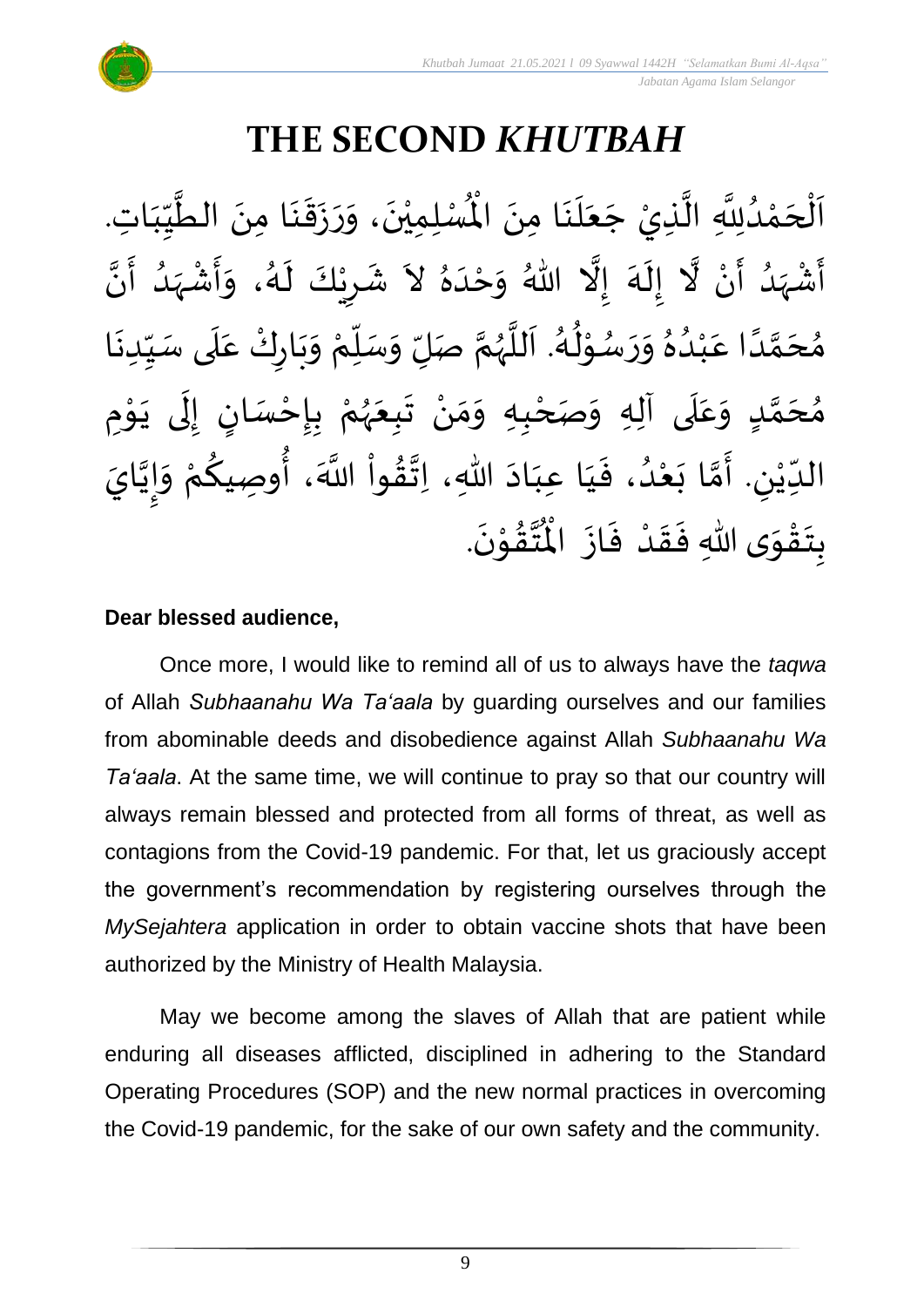Let us altogether increase our *salawaat* upon our beloved Prophet Muhammad  $\stackrel{\text{\tiny def}}{=}$  as Allah has commanded:

<u>ہ</u><br>ا وا و<br>ا نُواْ صَلُّ ْ ُ بر ام ا<br>م ء ِينا ب<br>ا ا الَّذِ بر ه و<br>د سَ<br>ڊ ا<br>ع  $\sqrt{2}$ ِ<br>د يج<br>تنجي ب<del>ن</del> .<br>ق عَلَى ٱلتَّ ون و<br>ا و<br>ن<sup>مو</sup> يُصَلُّ و<br>د و<br>لم ا ت بخ چکے<br>غ آَٰ  $\uplambda$ ا ے<br>م ار و ا<br>ک اللَّهَ بة ِن إ ا  $\frac{2}{3}$ ن*َسْ*لِيمً  $\ddot{\phantom{0}}$ الا ت **ٔ** وا ِم و ں<br>آ ل ار بر<br>سک بر يَّهِ وَ<sub>َ</sub>  $\ddot{\phantom{0}}$ ا عَلَيْهِ وَسَلِّمُواْ تَسْلِيمًا ۞ اللَّهُمَّ صَلِّ وَسَلِّمْ عَلَى سَيِّدِنَا وَمَوْلاَنَا مُحَمَّدٍ سَيِّدِ الْمُرْسَلِي ْ  $\mathbf{r}^{\circ}$ للَّهُمَّ صَلِّ وَسَلِّمْ عَلَى سَيِّدِنَا وَمَوْلاَنَا مُحَمَّدٍ سَيِّدِ الْمُرْسَلِينَ  $\frac{1}{1}$  $\frac{1}{2}$ <u>لم</u> ت<br>م  $\overline{\phantom{a}}$  $\frac{1}{2}$  $\mathbf{r}$  $\sim$ ֦֝<br>֝**֝**  $\frac{1}{2}$  $\frac{1}{2}$  $\ddot{\phantom{0}}$  $\frac{1}{1}$ سطح<br>ا .<br>م ْ .<br>"  $\overline{r}$  $\frac{1}{2}$ تا<br>اسم و<br>ر ا<br>آ  $\ddot{\phantom{0}}$ وَارْضَ اللَّهُمَّ عَنْ أَصْحَابِهِ وَقَرَابَتِهِ وَأَزْوَاجِهِ وَذُرِّيَّاتِهِ .<br>تا  $\frac{1}{2}$ ر ا<br>باد<br>•  $\tilde{\cdot}$  $\tilde{\cdot}$ ا<br>:  $\frac{1}{2}$  $\frac{1}{2}$  $\overline{\phantom{a}}$  $\frac{1}{2}$  $\frac{1}{2}$  $\frac{1}{2}$ ़<br>-<br>-ا<br>با ំ<br>• .<br>م ن<br>م  $\frac{1}{2}$ ا<br>الم  $\frac{1}{2}$  $\ddot{\phantom{0}}$ أَجْمَعِيْنَ. ់<br>(  $\frac{1}{2}$ ֦֧֦֧֦֧<u>֦</u> ।<br>न्

ؙۊؙ۠ڡؚنَاتِ  $\ddot{\phantom{0}}$ ْ<br>با ُْ ُؤْمِنِيْنَ ۖ وَالْمُ  $\tilde{\cdot}$  $\ddot{\phantom{0}}$ ْ ْ<br>بِ  $\mathbf{r}^{\circ}$ ِ<br>لْمُسْلِمَاتِ وَالْمُ  $\tilde{\cdot}$  $\frac{1}{2}$ ِ<br>اَللَّهُمَّ اغْفِرْ لِلْمُسْلِمِيْنَ وَالْمُ  $\tilde{\cdot}$  $\ddot{\phantom{0}}$ ់<br>**រ** ,<br>^ ֧֦֧֦֧֦֧֦֧֦֧֦֧֦֧֘֒<br>**֧** ِ<br>و ن<br>م ر<br>ر<br>ر ا<br>آ  $\mathbf{r}$ أُحْيَاءِ َ ֦֧֦֧<u>֦</u> ـــ<br>م<br>م الْأَحْيَاءِ مِنْهُمْ وَالأَمْوَاتِ، إِنَّكَ سَمِيْعٌ قَرِيْبٌ مُجِيْ ْ و<br>زړ ់<br>•  $\frac{1}{2}$ ່<br>ລ ں<br>ج  $\frac{1}{2}$ ْ ๋<br>ጎ ه<br>د ا ي ر ق <u>ر</u>  $\frac{1}{2}$  $\frac{1}{\sqrt{2}}$ ، إِنَّكَ سَمِيْعٌ قَرِيْبٌ مُجِيْبُ الدَّعَوَاتِ ْ ا<br>با<br>:  $\ddot{\ }$ .<br>م ات<br>ا ُ ا ِت. اجَ ح ال ِ ي اض ا ق ي ِك َ و ِل ه أ ، و ن ِ ِمي ل سْ ُْ  $\overline{\phantom{a}}$ ֦֧֦֧֦֧֦֧֦֧֧֧֧֝֝֝֜֟֓֟֓֟֓֟֓֟֓֟֓֟֓֝֟֓֟֓֟֓֟֓֟֓֟֓֟֓֝֟֓֟֓֝֬<br>**֧**  $\overline{a}$  $\frac{1}{2}$  $\ddot{\ }$ י<br>**י**  $\frac{1}{2}$  $\tilde{\cdot}$  $\ddot{\phantom{0}}$ ْ اَللَّهُمَّ أَعِزَّ الْإِسْلاَمَ وَالْمُ  $\tilde{\cdot}$ ر<br>د  $\tilde{\phantom{a}}$ ّٰ<br>أ بة —<br>ج ن<br>م ر<br>ر<br>ر ة<br>أ ر<br>آ . ِ ُشْرِكِيْنَ وَدَمِّرْ أَعْدَاءَكَ أَعْدَاءَ اللدِّيْنِ ْ  $\frac{1}{1}$  $\frac{1}{2}$ ا<br>ا<br>ا .<br>م ً<br>أ َ<br>و  $\frac{1}{2}$ ا<br>-<br>ا ْ<br>م  $\overline{\phantom{a}}$ ّ<br>ا<br>ا  $\frac{1}{\lambda}$  $\sim$  $\tilde{\cdot}$  $\ddot{\phantom{0}}$ ْ ِ ْ  $\ddot{\text{r}}$ ُبْتَدِعَةً وَالْمُ  $\tilde{\cdot}$  $\ddot{\phantom{0}}$ .<br>م  $\ddot{\ }$ ٝ<br>ْ  $\ddot{\bm{r}}$ الْكَفَرَةَ وَالْمُ ์ $\tilde{\cdot}$  $\frac{1}{2}$  $\frac{1}{2}$  $\frac{1}{2}$ َ بــ<br>أ .  $\ddot{\phantom{0}}$ وَانْصُرْنَا عَلَى الْقَوْمِ الْكَافِرِيْنَ ٝ<br>ؙ ِ ์<br>-<br>-`<br>ا **→** ֦֦֝<br>**֝**  $\frac{1}{2}$ ٝ<br>ؙ  $\mathbf{r}$ .<br>م  $\ddot{\phantom{0}}$ ْ **ہ** ْ  $\frac{1}{2}$  $\frac{1}{2}$ َ<br>ع  $\frac{1}{2}$ 

 $\frac{1}{2}$ ِ<br>اَللَّهُمَّ إِنَّا نَسْأَلُكَ وَنَتَوَسَّلُ إِلَيْكَ بِنَبِيِّكَ الأَمِيْنِ، وَنَسْأَلُكَ ن<br>م ر<br>ر ا<br>آ ्<br>न ُمُ<br>ا  $\ddot{\phantom{0}}$  $\frac{1}{2}$ ْ  $\frac{1}{1}$  $\frac{1}{2}$  $\frac{1}{2}$  $\ddot{\phantom{0}}$ <u>ر</u><br>: ំ<br>រ  $\tilde{\mathbf{r}}$  $\frac{1}{2}$ ا<br>ما  $\frac{1}{2}$  $\ddot{\phantom{0}}$  $\ddot{\phantom{0}}$  $\frac{1}{2}$ ہ<br>پ  $\ddot{\phantom{0}}$ لة<br>م .<br>بِأَسْمَآئِكَ الْحُسْنَى، وَصِفَاتِكَ الْعُظُمَى، أَنْ تَحْفَظَ بِعَيْنِ ْ ي  $\frac{1}{2}$  $\frac{1}{\sqrt{2}}$  $\ddot{\cdot}$  $\frac{1}{2}$ ْ  $\sum_{i=1}^{n}$ ์<br>-<br>ก ֦֧֦֧֦֧֦֧֦֧֦֧֦֧֦֧֧֦֧֦֧֝֝֟֓֓֜֓֓<br>**֧**  $\frac{1}{2}$ ֦֧֦֧֦֧֦֧֦֧֦֧֦֧֟֜֜֜֓֓֟֓<br>֧ׅׅ֝֜֜֜֜֜֜֜֜֜֜֜֜֜֝֜֜֬֟  $\ddot{\cdot}$  $\frac{1}{2}$  $\ddot{\phantom{0}}$ و<br>م ْ  $\frac{1}{2}$  $\frac{1}{2}$ <u>ر</u>  $\ddot{\cdot}$ ِ<br>عِنَايَتِكَ الرَّبَّانِيَّةِ، وَبِحِفْظِ وِقَايَتِكَ الصَّمَدَانِيَّةِ، جَلاَلَةَ مَلِكِنَا ِ<br>الم  $\sim$ اتا<br>ا  $\frac{1}{1}$  $\frac{1}{\sqrt{2}}$ ات<br>در  $\ddot{\phantom{0}}$  $\frac{1}{2}$ ້<br>:  $\frac{1}{2}$  $\frac{1}{2}$ اتا<br>ا ن<br>م<br>۱ انہ<br>م  $\ddot{\phantom{0}}$  $\ddot{\phantom{0}}$  $\ddot{\phantom{0}}$  $\frac{1}{2}$ ر<br>م ِم، س ظ ع ر<br>آباد  $\frac{1}{2}$ ر<br>مو الْمُعَظَّمِ، سُلْطَان سلَاغُور، سُلْطَان شَرَفُ الدِّين ادريس شاه  $\frac{1}{\sqrt{2}}$ ُ  $\mathbf{r}$ ر<br>م ֦֧֦֧֦ ٍ<br>م )<br>፟ ر<br>م ة<br>أ الحاج ابن المرحوم سُلْطَان صَلاَحُ الدِّين عبد العزيز شاه  $\frac{1}{2}$ ُ  $\sim$  $\ddot{ }$ ا<br>ا و<br>ر  $\ddot{\cdot}$ الحاج. اَللَّهُمَّ أَدِمِ الْعَوْنَ وَالْبِدَايَةَ وَالتَّوْفِيْقَ، وَالصِّحَّةَ ة<br>م  $\tilde{\cdot}$  $\ddot{\phantom{0}}$ ْ ْ ا<br>المعد  $\tilde{\cdot}$  $\ddot{\cdot}$  $\ddot{\phantom{0}}$ ا<br>ا ้<br>≀  $\tilde{\cdot}$  $\ddot{\phantom{0}}$ ֦֦֝<br>**֝**  $\frac{1}{2}$ ْ ।<br>∕  $\frac{1}{2}$ ا<br>مح و<br>ر<br>ر ا<br>آ ،<br>آ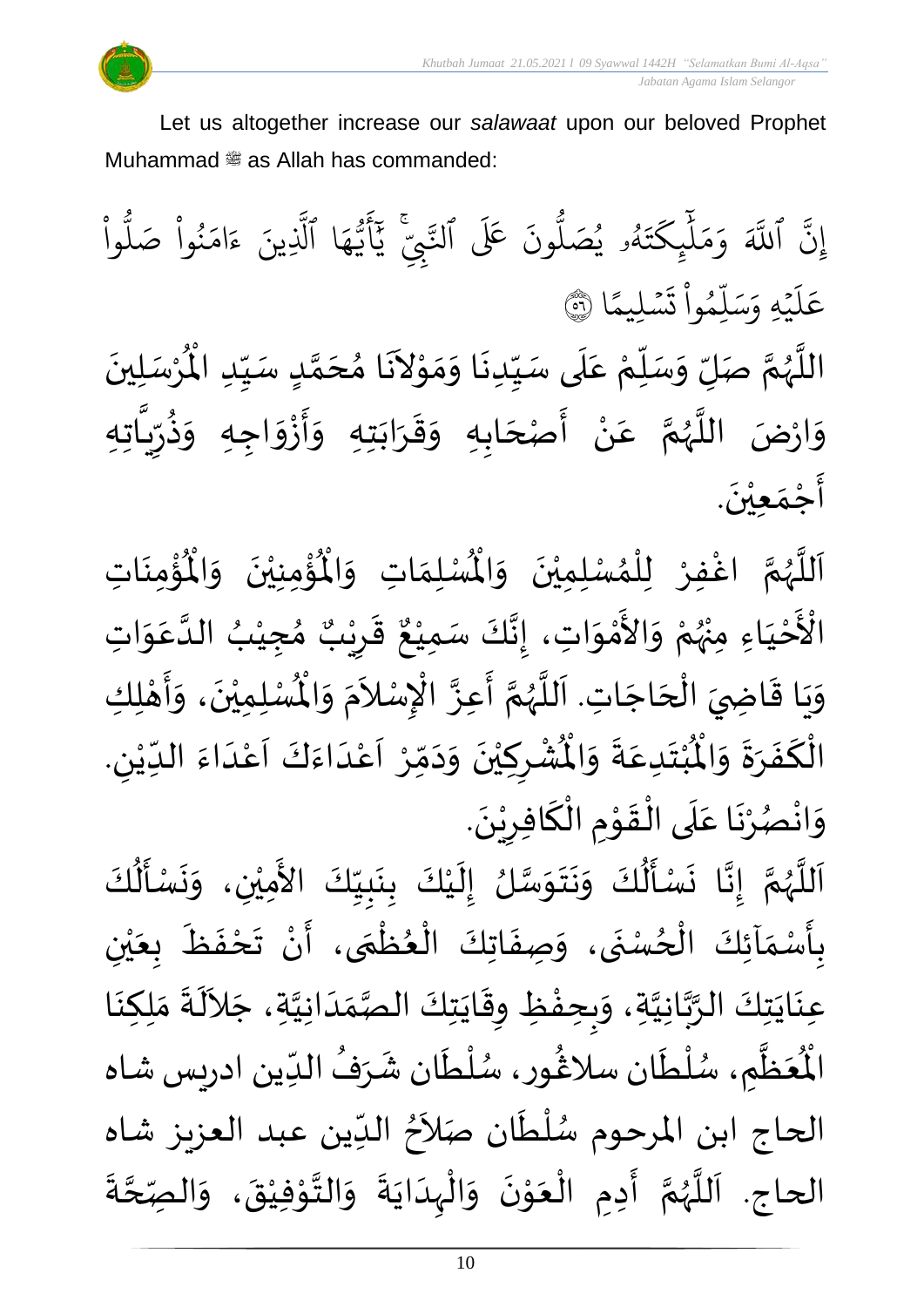

وَالسَّلامَةَ مِنْكَ، لِوَلِيِّ عَہْدِ سلاڠُور، تعْكو أَمِير شَاه اِبْنِ  $\mathbf{r}$  $\frac{1}{2}$ }<br>፟**፟** ٝ<br>م .<br>م ม<br>"  $\frac{1}{2}$ ل  $\ddot{\ }$ ْ  $\frac{1}{2}$  $\frac{1}{2}$ ا<br>ما  $\frac{1}{2}$ ْ ।<br>इ السُّلْطَان شَرَفُ الدِّين ادريس شاه الحاج، فِيْ أَمْنٍ وَصَلاَحٍ ्<br>र  $\frac{1}{2}$ )<br>=<br>= י<br>נ  $\frac{1}{2}$ ْ  $\frac{1}{2}$ ُ ِرِ ।<br>€ ່<br>ເ ر<br>ر<br>ر وَعَافِيَةٍ بِمَنَّكَ وَكَرَمِكَ يَا ذَاالْجَلالِ وَالإِكْرَامِ. اَللَّهُمَّ أَطِلُ ا<br>:<br>: יי<br>ש َ<br>وفر<br>وفر سم<br>تار<br>ا َ ।<br>।<br>। ا<br>م  $\frac{1}{2}$  $\overline{\phantom{a}}$ ا<br>أ َ.<br>اجراء  $\ddot{\ }$ َ  $\frac{1}{2}$  $\frac{1}{2}$  $\frac{1}{2}$  $\frac{1}{2}$  $\sum_{i=1}^{n}$ َ ِ<br>م  $\frac{1}{2}$ ້<br>: غ ر<br>ا  $\frac{1}{2}$ بلّ  $\tilde{\cdot}$ ِد، و  $\sim$ ِال بد ֦֧֦֧֦֧֦֧֦֧֦֧֧֦֧֧֦֧֝֝֜֓֓֜֜֓֟֓<br>**֡** ال  $\tilde{\cdot}$ ِ<br>ا مُصْلِحَيْنِ لِلْمُوَظَّفِيْنَ وَالرَّعِيَّةِ وَ ا<br>ا ان<br>م ์  $\ddot{\phantom{0}}$ ْ ا<br>ا  $\frac{1}{2}$ ,<br>ለ ֦֧֦֧֦ ْ ي  $\overline{\phantom{a}}$  $\frac{1}{2}$  $\frac{1}{2}$ م بر<br>پھ و<br>په رَ ់<br>? ه<br>لم و<br>م و<br>ڪ  $\frac{1}{\epsilon}$ مَقَاصِدَهُمَا لِطَرِيقِ الْهُدَى وَالرَّشَادِ.  $\frac{1}{2}$  $\frac{1}{2}$  $\frac{1}{1}$  $\frac{1}{2}$  $\frac{1}{2}$ ្រ  $\frac{1}{2}$ م<br>م ر<br>ر<br>ر ֦֧֦֧֦֧֦֧֦֧֦֧֦֧֜֜֜֜֓֓<br>**֡**  $\ddot{\bm{s}}$ <u>ر</u>

O Allah, You are the Lord that is All Mighty, we are grateful to You for having bestowed upon us *rahmah* and blessings upon this state that continues to prosper and progress, and that its residents remain united, under the auspices and leadership of our Ruler as the Head of Islamic affairs in this state.

O Allah, make us among Your slaves whom are always exalting Your Word and Religion. Keep us away from groups and those that like to criticize, curse, and insult Your Religion.

O Allah, grant us guidance in performing the five obligatory prayers in congregation, fulfilling *zakaat* through Selangor *Zakaat* Board (LZS), and give away our wealth and endowment (*waqf*) through *Perbadanan Wakaf Selangor* (Selangor Endowment Corporation) and *Tabung Infak Jariah Umat Islam Selangor* (TIJARI, Selangor Continuous Charity for Muslims Fund), and to the orphans through Darul Ehsan Islamic Foundation (YIDE).

انا<br>م اَللَّهُمَّ يَا دَافِعَ الْبَلَاءِ، اِدْفَعْ عَنَّا هَذَا الْوَبَاءَ وَالْبَلَاءِ وَالْمَرَ ر<br>ر ا<br>آ  $\mathbf{r}$  $\hat{\mathbf{r}}$ يَا دَافِعَ الْبَلَاءِ، اِدْفَعْ عَنَّا هَذَا الْوَبَاءَ وَالْبَلَاءِ وَالْمَرَضَ  $\frac{1}{2}$ ً<br>ن  $\frac{1}{1}$ ْ  $\tilde{\cdot}$  $\frac{1}{2}$  $\ddot{\phantom{0}}$  $\ddot{\ }$ ْ  $\ddot{\phantom{0}}$  $\tilde{\phantom{a}}$ اتا<br>ج .<br>م ֦֧<u>֦</u>  $\ddot{\cdot}$ ْ ً<br>ن َ ֦֧֦֧֦֧֦֧֦֧֦֜֜֜֜֜֜֜<br>֧ׅׅׅ֛֝֜֜֜֜֜֜֜֜֜֜֜֜֝֜֜֝֜֜  $\ddot{\phantom{0}}$  $\sim$  $\ddot{\phantom{0}}$ ِ<br>وَالشَّدَائِدَ وَالْمِحَنَ، بِلُطْفِكَ يَا لَطِيْفُ إِنَّكَ عَلَى كُلِّ شَىْءٍ **∶** ْ  $\frac{1}{2}$ ُ ا<br>آ ِ<br>م ابا<br>تاریخ ।<br>-<br>-ُ  $\tilde{\mathbf{r}}$  $\ddot{\phantom{0}}$ ْ ر<br>ا <u>ر</u><br>:  $\ddot{\phantom{0}}$  $\overline{\phantom{a}}$ )<br>°  $\frac{1}{2}$  $\frac{1}{1}$  $\frac{1}{1}$ لة<br>ج  $\frac{1}{2}$ . و<br>م وَبِالْإِجَابَةِ جَدِيْرٌ ّٰ<br>∙  $\ddot{\phantom{0}}$  $\ddot{\phantom{0}}$  $\ddot{\phantom{0}}$ ֦֧֦֧֦֧֦֧֦֧֦֧֦֧֜֜֜֓֓֓<br>֧ׅׅ֜֜֜֜֜֜֜֜֜֜֜֜֜֜֜֜֬֜֜֜֬֟ ِ  $\frac{1}{2}$ و<br>م قَدِيْرٌ ْ  $\frac{1}{2}$